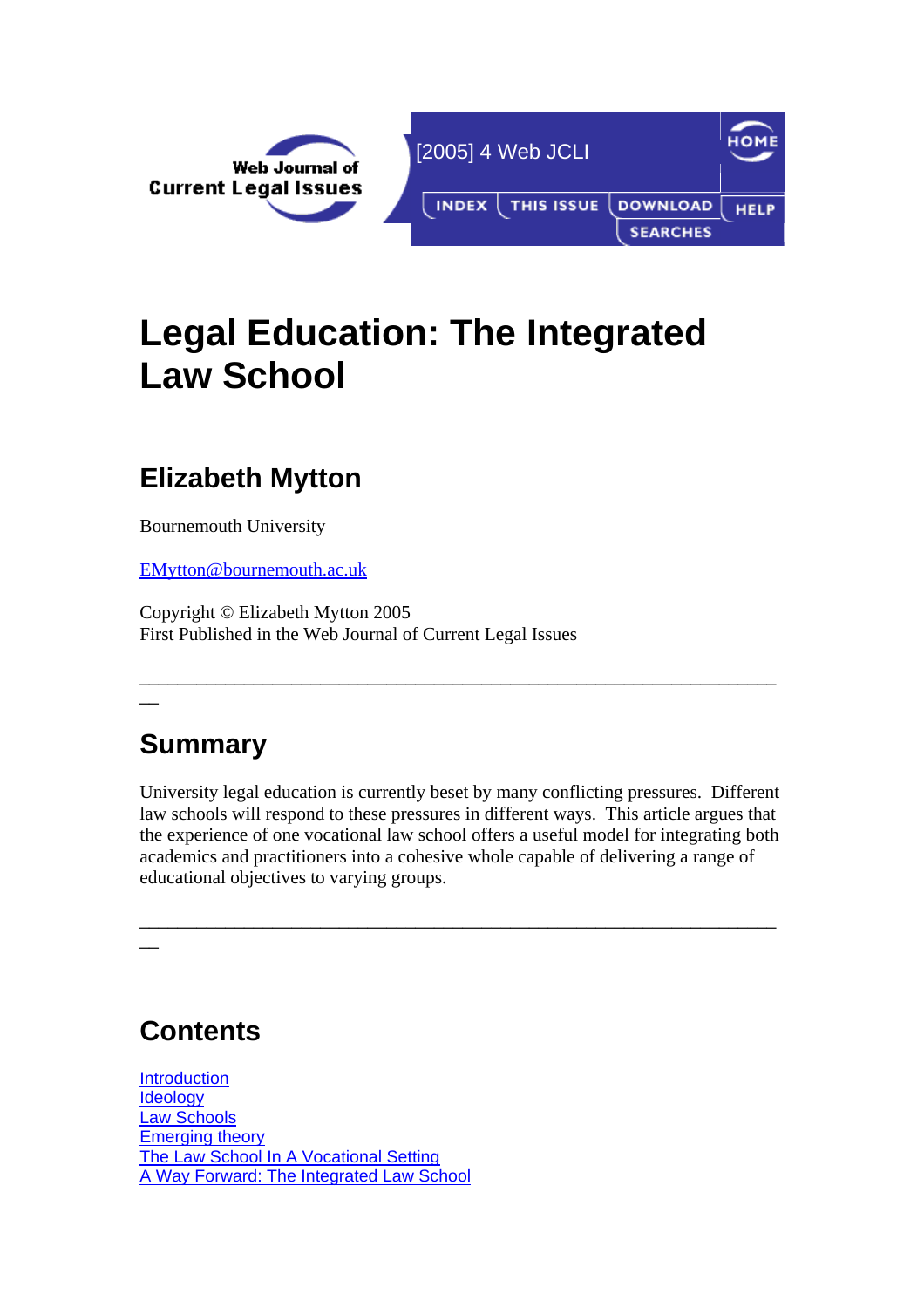$\overline{\phantom{a}}$ 

### **Introduction**

This paper is the culmination of some reflections on the theory, ideology and practicalities of life in a UK vocational law school[.\[1\]](http://webjcli.ncl.ac.uk/2005/issue4/mytton4.html#_ftn1#_ftn1) The word vocational is used here to reflect the institutional identity of Bournemouth University in terms of its mission and its strategic plan at the time of writing although Bournemouth is not unique in describing itself as a vocational university. 'Vocational' at Bournemouth, with all that word infers, may well change with the advent of a new Vice-Chancellor; being a site of 'professional education' may become more apt. Time will tell. This possible change at Bournemouth in itself illustrates the complexity of the rapidly changing environment in which legal education operates. A further preliminary point is to note that, when speaking of 'the law school', I accept that there is considerable difference across the sector(s). The aim here is not to analyse all law schools but, instead, to look at the particular experience of one law school. Finally, there is an autobiographical aspect to the writing of this paper since it is based upon my experience of being Head of the Law Academic Group at Bournemouth since 1999. In writing this paper the first person will sometimes be used. This is not a widely accepted form of academic writing in law, yet at times it becomes expedient and has been adopted in biographical studies elsewhere.

\_\_\_\_\_\_\_\_\_\_\_\_\_\_\_\_\_\_\_\_\_\_\_\_\_\_\_\_\_\_\_\_\_\_\_\_\_\_\_\_\_\_\_\_\_\_\_\_\_\_\_\_\_\_\_\_\_\_\_\_\_\_\_\_\_\_\_

The dynamics of change have never been so acutely felt. Time for reflection is diminishing and expectations are running high. We are working hard and fast. The ACLEC documents, neatly stored on the bookshelf, have been revisited as Bradney revives the argument for a liberal law school in the  $21<sup>st</sup>$  century (Bradney, 2003). Recently, there have been invitations to comment on a range of consultation papers from the professional bodies about the future of legal education, giving another prompt to reflect on where we are at and, indeed, where we might suggest future graduates will be in the 21st century. Most recently, there has been considerable debate about the Training Framework Review and the different pathways which are possible as a route to qualification. Law schools find themselves involved with Developmental Engagements, Institutional Audits and Discipline Audit Trails, the outcome of which determine whether we may proceed 'with confidence' in the 21<sup>st</sup> century. It is a time of frantic activity, as law teachers respond to various calls upon their time yet seek to retain precious opportunities to think and reflect upon their own positions in their respective law schools. A balance has to be found. A key question is to what extent reflections about virtue, truth and reason can find space in a world of ticking boxes and hurtling from one meeting to the next.

#### **Ideology**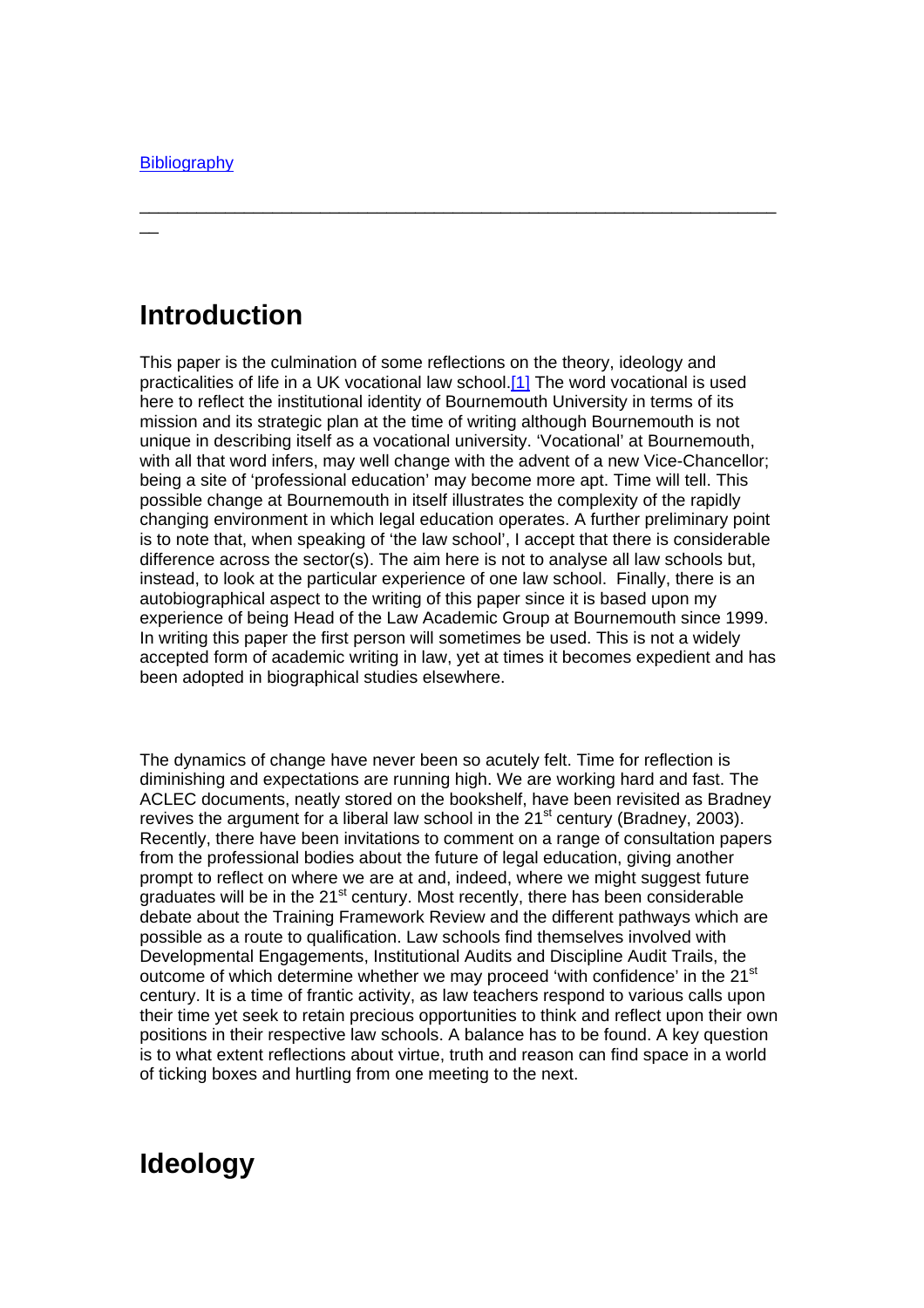Barnett, provides some hope (Barnett, 2003). He acknowledges what it is like to operate in Higher Education these days yet provides ways in which we might make sense of this complex and challenging world in which many masters call upon our time and attention. Barnett argues the influx of both internal and external ideologies have impacted on the university to the point that it is problematic to sustain the idea of the university as solely a site of reason. Essentially his theory is based on two ideological approaches, pernicious and virtuous. The former encompasses quality, managerialism, competition, enterprise, research, learning and teaching. The latter comprises *'idealogies'*, such as community, reason, communication, truthfulness and enlightenment. The essence of the argument is that universities are in a state of becoming whereby new projects become ideologies. At first sight, it might be assumed that virtuous is to be taken as good and pernicious as bad yet the basic proposition is more complex referring to the interchange between the university as a site of truth and reason and other competing ideologies. Barnett claims:

 "Pernicious ideologies are those that undermine the realization of the historic idea of the university as a rational institution, as an institution that is playing its part in the continuing formation of the rational society. In contrast, virtuous ideologies on campus are building ideologies ('building' here being an adjective): they take the project of the university forward."

(Barnett, 2003, 61)

There are differing patterns across universities with different ideologies prevailing in individual institutions. Both Bradney and Cownie have argued for the merits of a particular approach to law schools (Bradney, 2003; Cownie, 2004). Bradney is concerned with the liberal university law school and asks 'what it should be doing in terms of its teaching, research and administration'. In the context of Barnett's arguments an answer to this question can be located in exploring whether the liberal law school is absolute or whether it might be possible to incorporate some liberal precepts alongside commercial ones. In any event, the theoretical position must be understood in terms of the practical realities of where each law school finds itself within the prevailing audit culture. It is entirely laudable that Bradney asserts 'the liberal law school responds to the inalienable curiosity that is at the heart of human nature.' (Bradney, 2003, 87). This concept is at the very heart of traditional core values. Yet now this can only be part of the full picture where the reality is the reductutionism of intended learning outcomes (ILOs) and assessment. Whilst asserting that the liberal curriculum 'should not attempt to determine what students will become or take out' Bradney himself acknowledges the proposition is in conflict with ILOs (Bradney, 2003, 87). The poignant question for law schools, and more probably the post-1992 law schools, is whether 'we' might be colluding with the demise of such traditional core values albeit inadvertently. This paper seeks, in the context of an analysis of one institution, to find a place for all who have a role to play in legal education and to promote inclusion.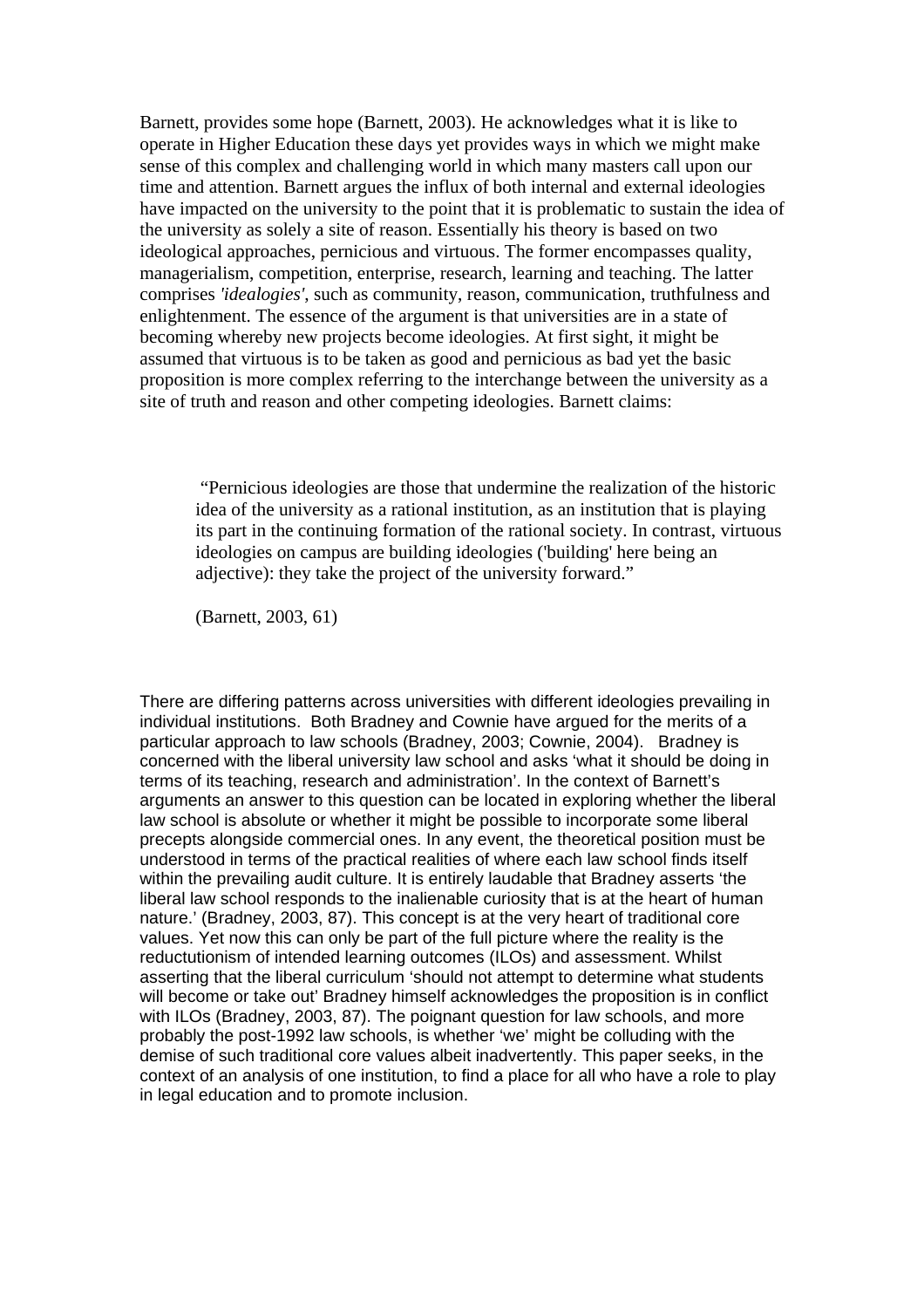## **Law Schools**

'The law school' is often used as a generic term yet attention needs to be paid to the fact that there is diversity in their type, epistemological stance, ideological position, and in terms of the manner of their engagement with the study of law is required. A study by Leighton and others has shown that UK law teachers are at the centre of developing and administering change in legal education (Leighton et al, 1995). Their study provides insights into the differing professional profiles of law teachers and their priorities in relation to research, consultancy and teaching. Quantitative data regarding the profiles of law schools has been provided by the Legal Education Research Project (Harris et al, 1993; Harris and Jones, 1996) and a further study is forthcoming. In addition, Birks has identified the contribution academic jurists have made to the advance of the doctrine of law (Birks, 1998). Cownie has recently produced an ethnographic account of academic lawyers teaching on degree courses (Cownie, 2004) whilst I have previously published a study of the working lives of those in law schools (Mytton, 2003). Notwithstanding all of this, there are further questions to be asked about the current profile of law educationalists working across a range of law schools.

The essence of this study is based upon the experience of teaching law at Bournemouth Law School where the range of law programmes include a Qualifying Law Degree, the Common Professional Examination and the Legal Practice Course as well as a suite of postgraduate programmes and research degrees. There is also a commitment to the Research Assessment Exercise and to Knowledge Transfer. It can therefore be said that Bournemouth Law School is an integrated law school, having a single law academic group in which academics and practitioners co-exist. This has an effect of staff recruitment. It has been accepted that an appropriate balance between academics and practitioners serves our purposes well. The University requires, through its managerial processes, all full-time academic staff to be engaged with teaching and or knowledge transfer. We are committed to achieving the best in terms of the student learning experience whilst we are also working towards the RAE and Knowledge Transfer. It is therefore necessary that staff recruitment accords with these activities. In addition, since Bournemouth offers the LPC, it is a requirement of the Law Society that suitably qualified practitioners deliver the programme. Other programmes are staffed by traditional law academics who are research active in RAE terms. Practitioners may develop their careers through engaging with research and some do so very successfully. Given the scope of academic law programmes and the LPC, together with the size of Bournemouth Law School and its development, it has been possible to bring together practitioners and traditional academics into what may be called 'an integrated law school'. This, of course, is in part to do with the development of the University and its structures. Bournemouth is a post 1992 University which is advantageous in terms of being able to respond to a rapidly changing Higher Education environment, heavily influenced by the government of the day. Bournemouth University does not have an historic line of deeply entrenched pure academic tradition but has grown from an Institute of Higher Education through to Polytechnic and then to University status. This has provided an environment where everything is possible in terms of responding to change. Deep-rooted traditional faculty interests are not a particular feature of the success or otherwise of the endeavours of this university.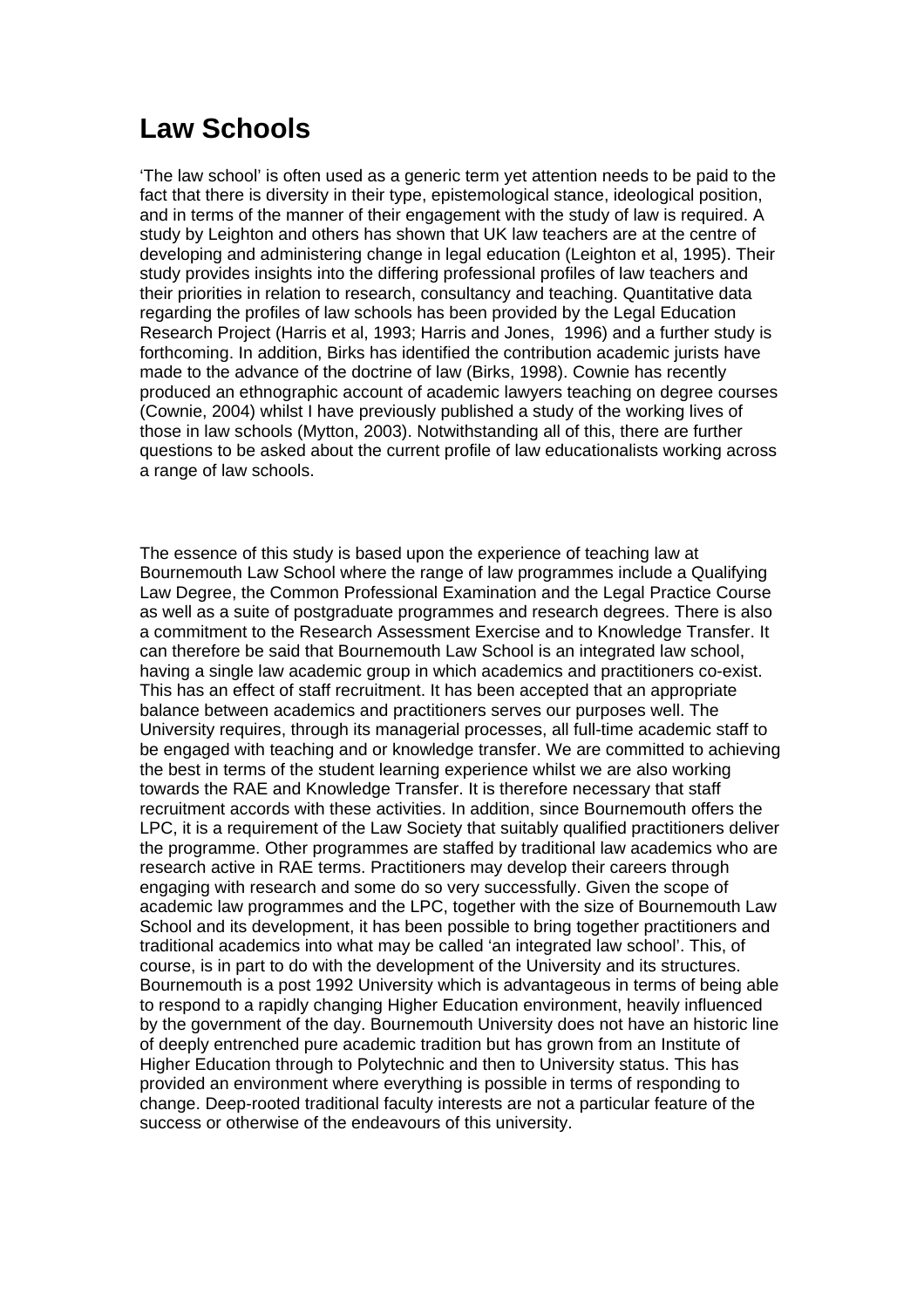In a recent study of legal academics, cultures and identities, Cownie has found that there are enduring core aspects of the culture regarding academic law (Cownie, 2004). She refers to the increasing academic orientation of law academics. However, my own previous study found that those teaching on vocational courses do not necessarily regard themselves as academics (Mytton, 2003). This is clearly of significance given the extent to which law schools these days have a portfolio of academic and vocational programmes. One would not wish to imply to some law teachers that they have a lesser status than traditional academics.

#### **Emerging theory**

The new challenges and day to day experience of how these various law educationalists come to terms with a rapidly changing environment seemingly more and more influenced by external forces is expressed by Bassnett:

"University life gets more like Wonderland by the week, making me feel increasingly like a cross between Alice – dazed by the constantly changing weirdness of it all - and the White Rabbit, forever rushing from meeting to meeting in a perpetual state of lateness."

(Bassnett, 1999, 201)

The constantly changing weirdness of it all was most recently illustrated by the White Paper on Higher Education about which Bibbings commented that 'it is the model of higher education that it embraces which is most deeply troubling' (The Future of Higher Education, 2003; Bibbings, 2003). Certainly, it presents fertile ground for debate in terms of pernicious and virtuous ideologies. Barnett argues that 'the concept of ideology becomes potent' (Barnett, 2003, 6). He acknowledges that collective beliefs have some influence alongside partial reason and embedded power. He suggests it is time for ideology to be re-interpreted and for 'projects for change' to be seen as part of the picture. The question arises as to what are the challenges for law educationalists. An underlying question relates to how law educationalists 'know' the world in which they work. There is not one single academic community of law educationalists. It is more accurate to speak of 'continually proliferating subcommunities' and to ask whether:

"…We have to accept that the academic community is just a collection of contrasting language games, each going its own way, with its own views as to what counts as truth, with its own relation to the wider society, and with its own sense as to what is important in the development of the individual."

(Barnett, 1990, 201)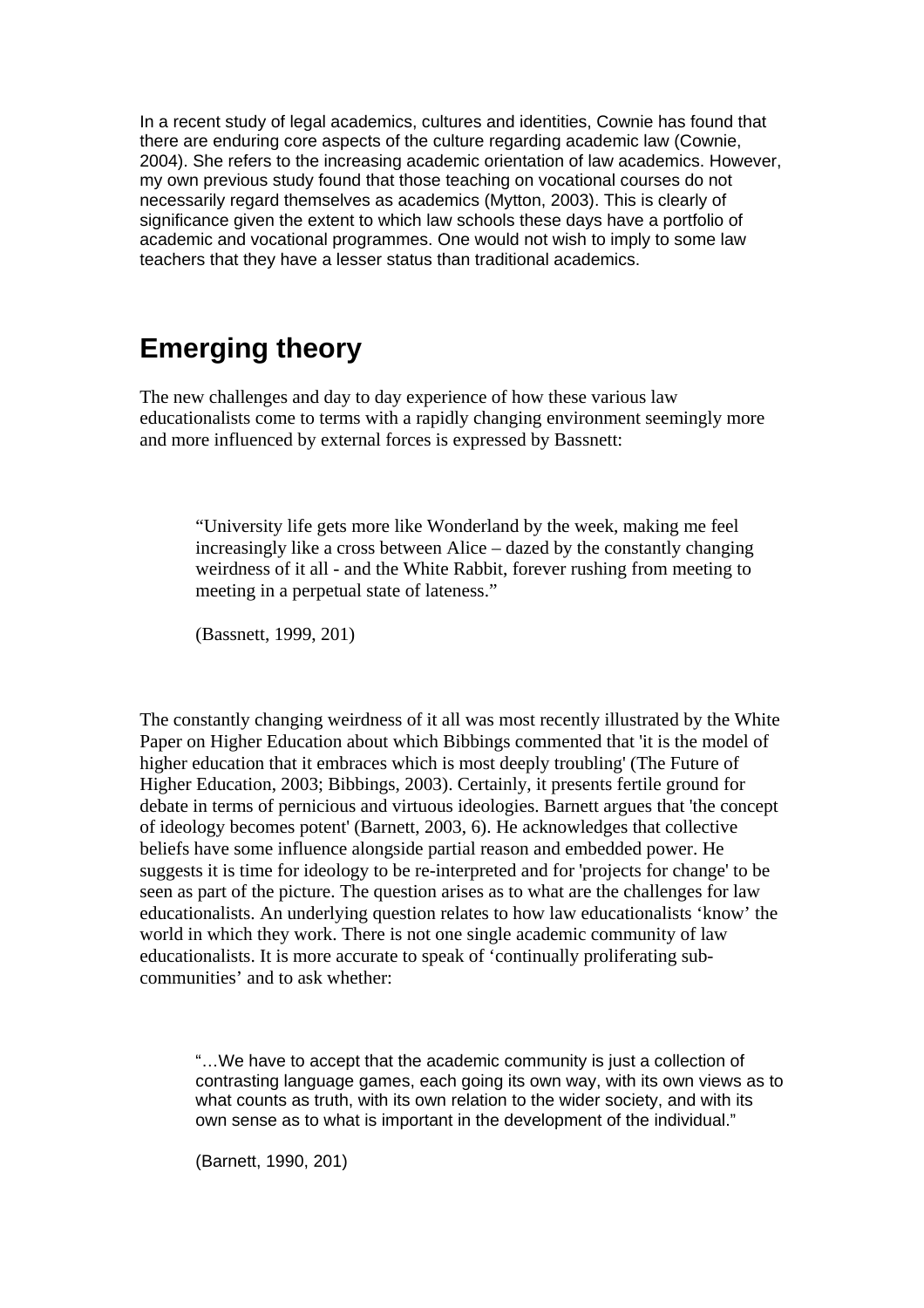For this reason, it is difficult to define terms like 'university' and 'academic community'; perhaps it is easier to recognise common beliefs in terms of what the university and the academic community stand for.

Models of 'New Managerialism' have been extensively investigated and applied to the context of UK universities (Ferlie, Ashburner et al, 1996; Deem et al, 2001). Part of the work refers to manager-academics whose lives were described as 'involving long hours packed with meetings, mountains of paperwork and email and the search for additional resources, with research marginalised and little time for reflection' (Deem, 1998). At departmental level, it has been argued by Knight and Trowler that good practice in learning and teaching may be compromised by structural changes in the HE system and that"[d]esirable change is most likely to be achieved in collective and collaborative ways (Knight and Towler, 2000).They raise the proposition that perhaps the 'New Higher Education' is an inhospitable environment for good teaching and learning. Drawing from an extensive range of literature they highlight key factors: Intensification - pressures on time, energy and mental space to improve learning and teaching, particularly in the context of work degradation. They refer to 'Hard' managerialism which assumes the characteristics of an audit culture, loss of collegiality where there are reduced opportunities for social interaction as well as time to work at work, greedy institutions, ageing, malaise and marginality. They suggest that

"[t]he danger in … a corporate culturalist project… is of suppressing the healthy diversity of cultural manifestations in the university and leading to an active backstage and under-the-stage culture of cynicism and resistance."(Endent)

(Knight and Trowler, 2000, 77)

It seems there is a sort of continuum with command and control at on end and interpersonal effectiveness at the other. Their solution is for an appropriate model of 'interactional leadership' to be established based upon 'directed collegiality' based on negotiation and cultural sensitivity. Within the context of legal education, such a proposition does not appear to import a particularly new leadership practice. Those with responsibility for managing law schools will be very familiar with the sapiential qualities required for influencing others in an environment where resources limit financial rewards. But is there room for the approach suggested by Knight and Trowler?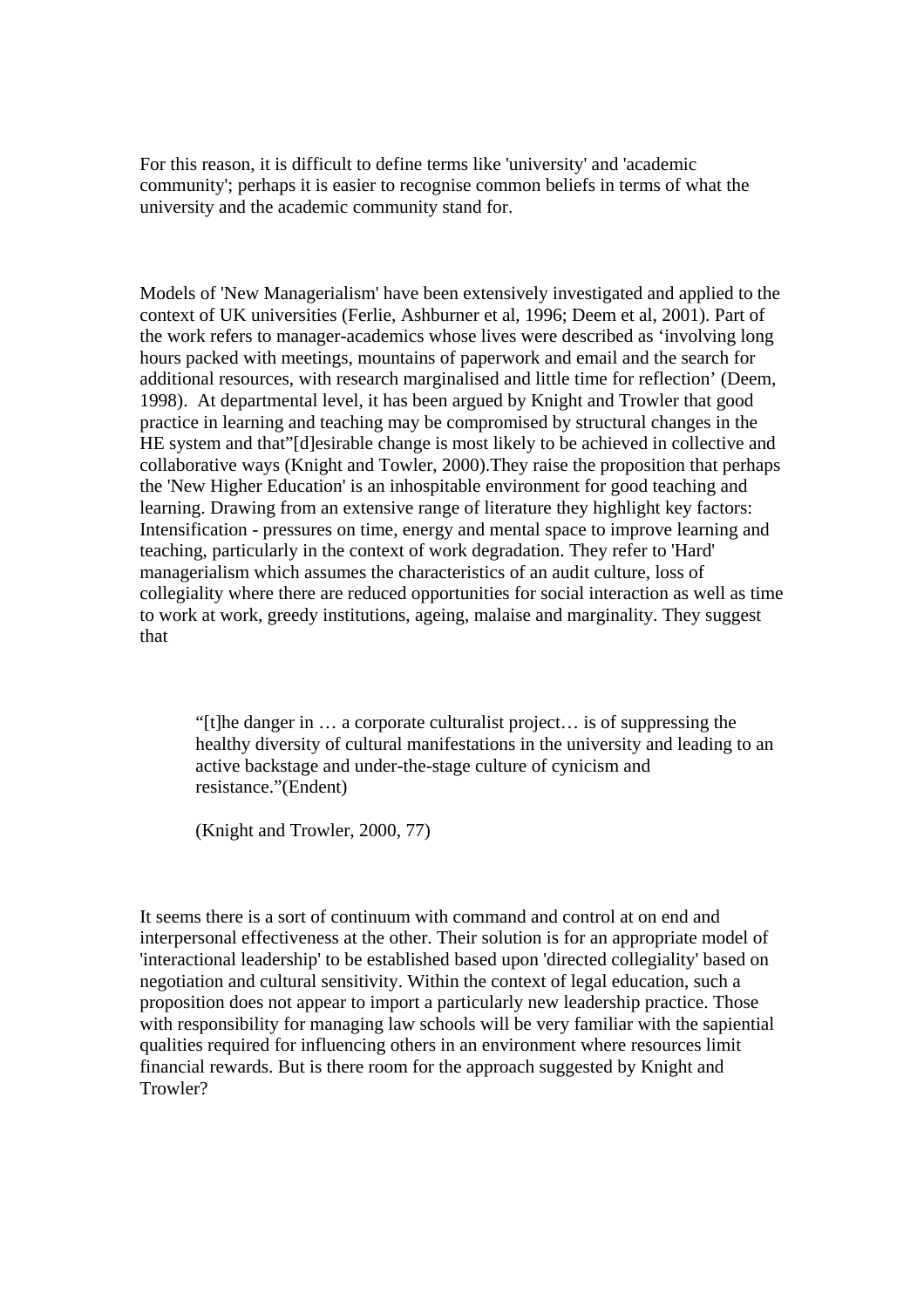Deem, citing Halsey, refers to the notion of 'deprofessionalisation' or proletarianisation' of the academic profession, seeming to imply the inevitability of Hard Managerialism. However she also makes reference, citing Henkel, to British academics engaging with 'reprofessionalisation', re-articulating and strengthening core values around the centrality of research and the value of teaching. Similarly, in law schools, Cownie maintains her study reveals enduring aspects of the culture of academic law (Cownie, 2004, 206). She suggests that against all the odds there is still a fundamental academic orientation within the culture of academic law and professional identities, perhaps suggesting some room for Knight and Trowler's approach.

### **The Law School In A Vocational Setting**

Teaching law is a microcosm of the wider socio-political environment. The central question is whether institutions outside the university 'ought' to determine what goes on within the university. If the purpose of the university today is to produce resourceful people equipped to enter and participate in the commercial world it creates a new discourse. The experience of the law teacher as well as the spheres of influence such as political, ethical, reflexive and moral positioning need to be understood. If that can be achieved individuals within the organisation can be clearer about what is expected of them and would therefore be less fearful of uncertainty and more confident of their performance. There are matters to be more carefully articulated in terms of what the aims of the institution are. It might be that the process is becoming a means to an end rather than the educative experience providing an end in itself. Cowen refers to 'the attenuated university' which acknowledges that the autonomous position of the university is under pressure (Cowen, 1996). The underlying theoretical basis for the shift can be explained by Lyotard's reference to performativity (Lyotard, 1984).

It is clear that across UK law schools that there is diversity in the student learning experience. This is influenced by external considerations especially for the statutory universities who mainly depend on government funding. Government funding through the Higher Education Funding Council for England (HEFCE) has to be resourced by the university to establish and evidence audit trails. A concern is that the adjustment to this changing environment, given the vocational nature of post 1992 statutory universities, is such that educative boundaries have been repositioned. In order to accommodate a process-driven administration the location of the academic has become problematic (Mytton and Hanson, 2002). There is clearly the potential for competing interests to arise, an observation which is consistent with pedagogic theory espoused by Barnett who takes a critical view of the prevailing influences on Higher Education (Barnett, 2003, n 12). He argues that the debate is 'hopelessly skewed' on the basis that the various parties defend their own interests and the autonomy of Higher Education in terms of standing for intrinsically worthwhile ends is lost. A central question related to the culture of the University is to ask what it stands for; "only when institutions are clear as to what they are about can they frame any meaningful responses about their performance" (Lucas, 1996). This lies at the root of this study in terms of the dynamics of change currently being experienced. There is a clear tension between the autonomous university and those to whom it is accountable.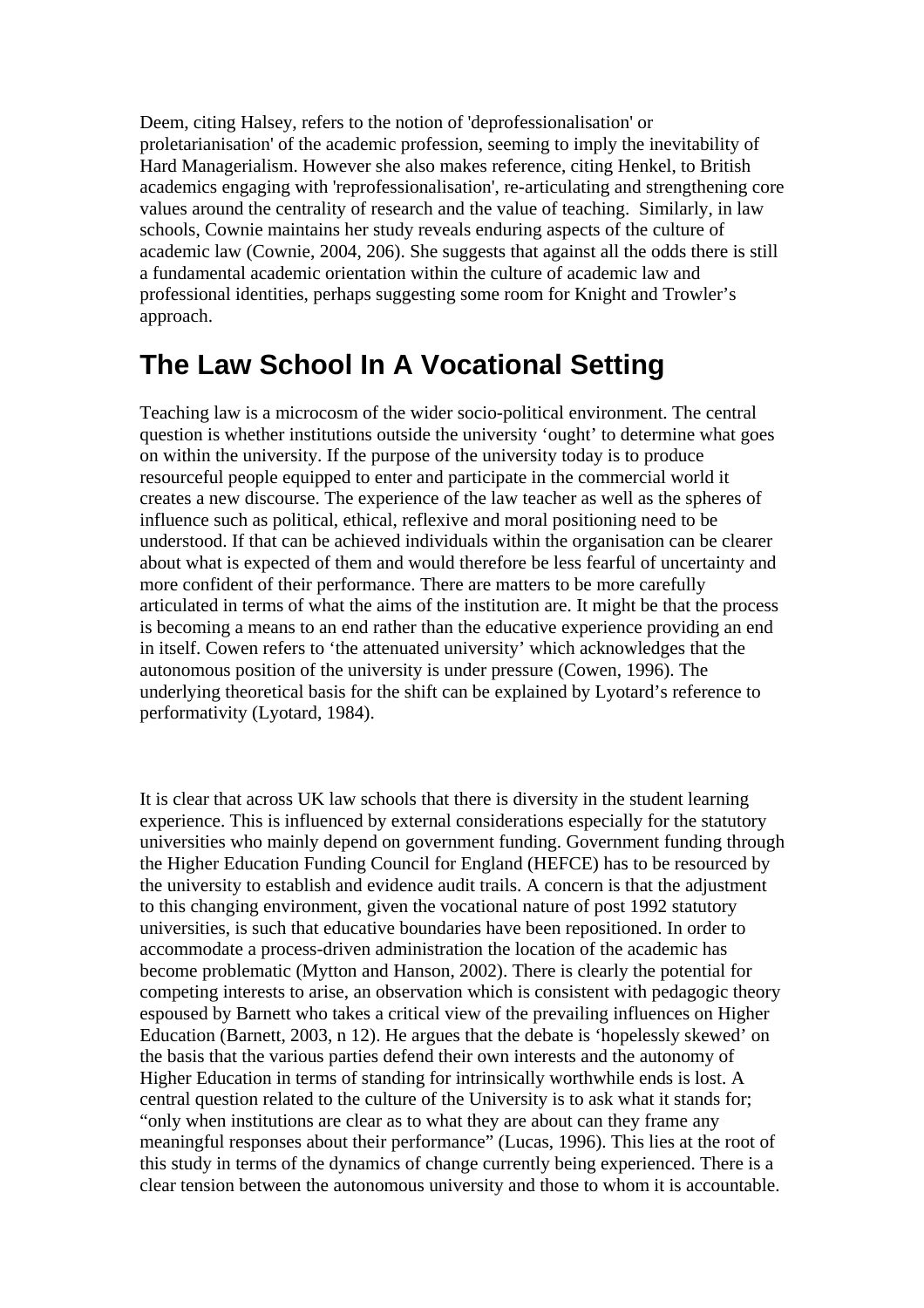This must affect the experience of those who are part of the academic community. University lecturers are used to the assumptions that academic life is privileged, consisting of little real work and long, lazy holidays.

"One popular impression of professorial life is that it offers those privileged to work within an institution of higher learning almost unlimited opportunities for leisured contemplation and study. Insulated from the cut-throat pressures of the commercial world, it is said, professors are free to enjoy the life of mind, of ideas valued for their own sake, of scholarly exchange, and open-ended discussion. According to this view, the groves of academe are isolated havens, protected enclaves where disinterested inquiry and learning proceed unhindered by external interference." (Lucas, 1996)

The reality of the vocational university is very different. Consideration needs to be given to the purpose of the university in terms of its role whether that is as a training ground 'or' for the development of intellect. The culture of a vocational university is driven by processes designed to measure output. Operationally, quantitative data, strategic plans, business plans, spreadsheets, statistical performance indicators, interpreted by managers and administrators are commonplace. The overarching agenda is provided by the Higher Education Funding Council (HEFCE) and the Quality Assurance Agency (QAA) who set out what is required for funding to be secured and the criteria upon which quality is measured. This reflects the sociopolitical environment linked to the expectations of employers, creating a significant agenda to which, especially, the post-1992 university must respond or lose its competitive edge.

#### **A Way Forward: The Integrated Law School**

The case for establishing an integrated law school has to be made to show why it is a worthwhile endeavour. It is a model for creating a culture which promotes inclusion of all law teachers whatever their preferences. It avoids feelings of exclusivity and perceptions of elitism. Certainly, it is enriching in terms of the student experience.

From a personal viewpoint, having been Head of the Law Academic Group at Bournemouth University since 1999, it has been a time of considerable development in terms of establishing Bournemouth Law School. The Legal Practice Course has reached its 10<sup>th</sup> anniversary. The research-active staff base is becoming more established. Consultancy and knowledge-transfer activities are underway. Whatever the responsibilities of each member of the law school staff, we all teach students. In a way, the emergence of an integrated law school was a natural occurrence. The Law School had formerly been part of the School of Finance and Law which had low walls between the different discipline areas and a very close–knit community of teachers both academics and practitioners. In April 2004, the School of Finance and Law merged with the Business School to become the Institute of Business and Law. The Law School is part of that merged structure. Throughout the past ten years the LPC has been introduced, the RAE has appeared and the White Paper has had its impact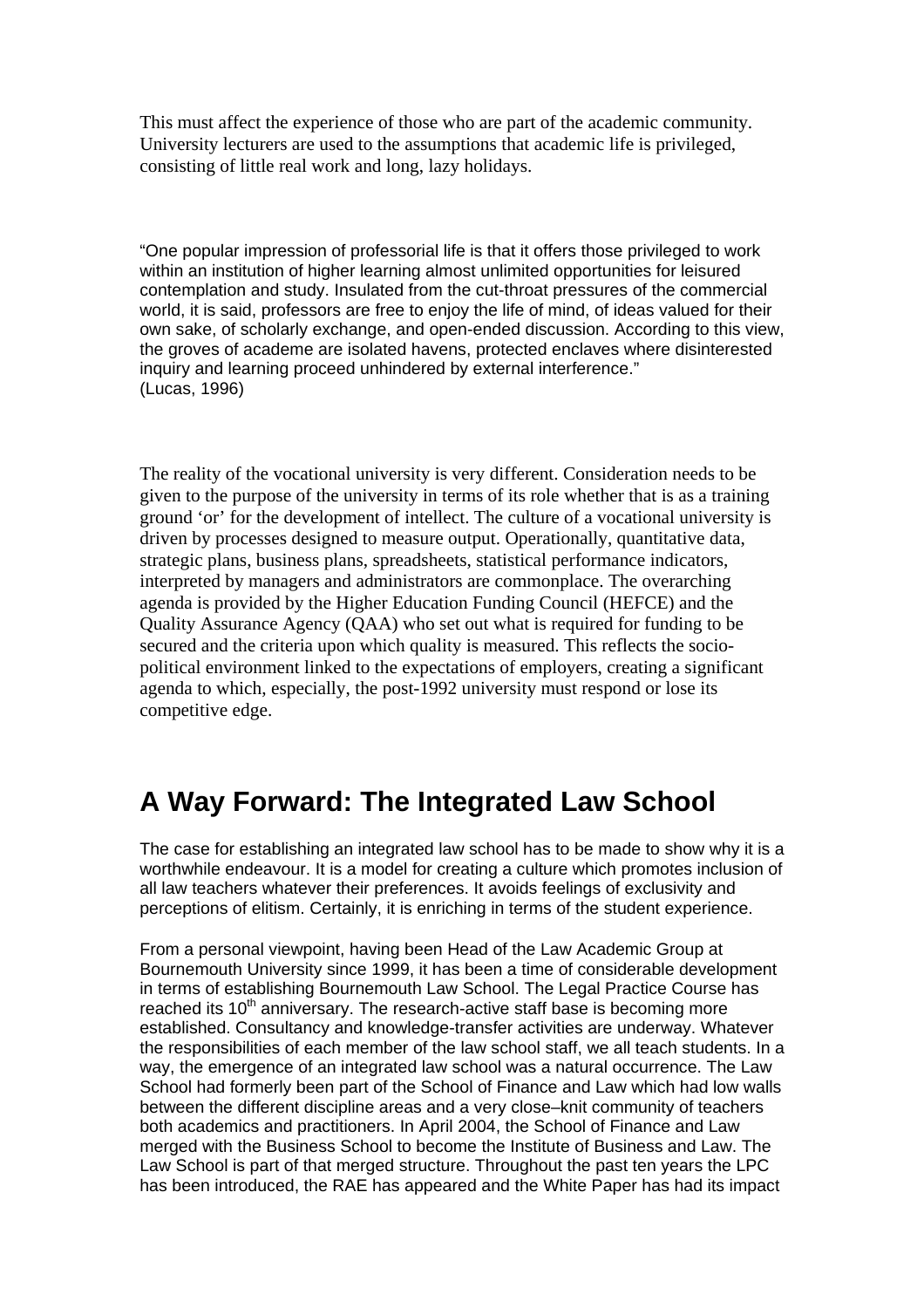- all in a post-Dearing age. A community of law teachers both scholars and practitioners has grown through an integrated culture of working relationships. The researchers give papers in 'Masterclasses'. This enables all members of the school to know what the researchers are about and avoids mystification. The practitioners are equally visibly participative through short courses and external links with the professions. Joint conference papers are presented by academics and practitioners and there is a sharing of academic practice. Had the law school grown into two departments: one academic and one practice-oriented, the richness and capacity for sharing and diversity would have been lost. This shared experience has also benefited the student learning experience as students are exposed to a range of academics and practitioners.

External spheres of influence also shape the law school and necessarily must also be taken into account given the high levels of political intrusion into Higher Education.

The environment is complex. Universities are part of the knowledge industry and this itself raises epistemological questions about who determines what knowledge is, how it is acquired and whether it is relevant or significant. There are so many forces at work that the university seems to have a multi-identity. We operate in a dynamic environment. Someone shouts change and we change. It is not always clear where the voice is coming from, we just know that we must respond or face the consequences. There is a moral dilemma in that there is often little or no opportunity to contest the instruction to change. Of course, there is consultation but the whole industry is so complex each part of the whole satisfies itself that it has confidence in its agenda but when you put all the parts together where is the identity? Before you know it, you're living and working in a strange and unfamiliar place. A decade ago, the character of the university more closely resembled an institution for the provision of professional courses, liberal education and research. There was hardly a mention of a mission statement. The 2003 White Paper on Higher Education states '[r]esearch lays the long-term foundations for innovation, which is central to improved growth, productivity and quality of life' (The Future of Higher Education, 2003, 25). The pursuit of this agenda will of course be easier for some than for others. It is likely to be a matter of whether one is applying pernicious or virtuous ideologies. Law schools are not entirely autonomous bodies; they are susceptible to the shifting sands of external as well as internal influences. Theoretical models can be applied to emerging ideologies and management yet little is published about the impact on law schools and especially law educationalists. Given that legal education is subject to the expectations of the professional bodies one would anticipate some cultural variation for example, between those law schools which provide academic and vocational courses for the legal profession and those who adopt a broader approach to legal education. Yet the profile of law educationalists has been reconfigured over time and it would be interesting to determine the extent to which this has occurred across different universities. There has been an element of academic drift in post-1992 universities which started with a primarily vocational orientation (Pratt and Burgess, 1974, 23-30). This drift has continued with the grant of university status and the introduction of the Research Assessment Exercise (Salter and Tapper, 2002, 254). Nevertheless my study of the lived experiences of law teachers indicated that not all law teachers regard themselves as academics suggesting internal differentiation of role. The term academic was preferred when attributed to those who contribute to new knowledge typically through published research. This differentiation is likely to require new management techniques in terms of recruitment and staff development. The work of Deem et al has generated a high level of interest among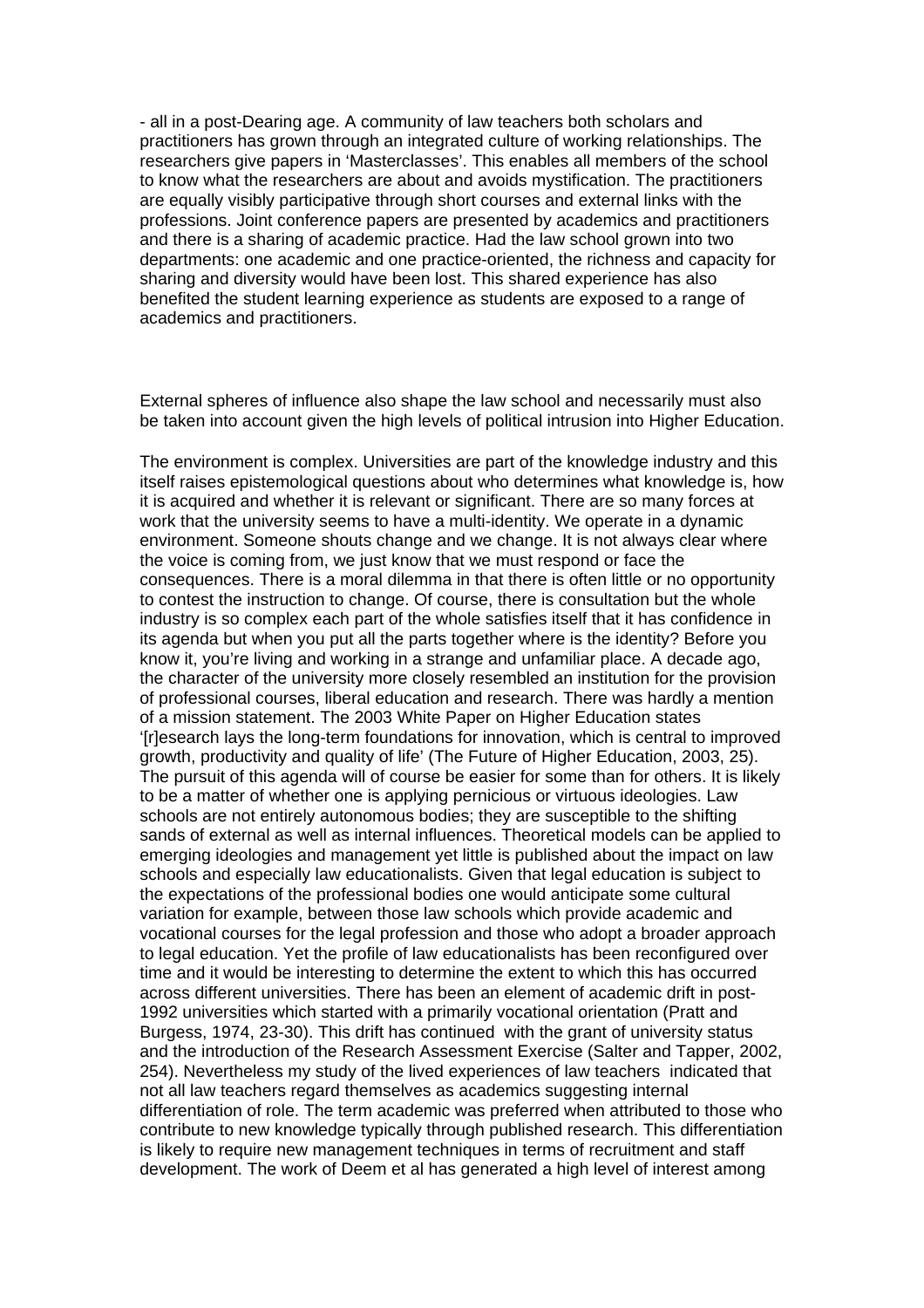academics, manager-academics and staff development professionals. It would seem timely to undertake a focussed study to investigate the position in relation to university law schools.

Whilst there is a plethora of research into the student experience and innovative approaches to learning and teaching, the emphasis within this paper is upon the spheres of influence which affect law educators and their position within the scheme of legal education. The key point is that, historically, academics have been regarded in a particular way. This is borne out by both Cownie and Bradney who espouse the core values of the legal academic and the traditional way of knowing what law academics are about. The term academic is exclusive and needs to be reviewed in terms of the profile of today's law educationalists. Given the different backgrounds and aspirations of the mix of law educators within law schools it would seem appropriate to consider the integrated law school in which practitioners, researchers, administrators, teachers and those engaged with knowledge transfer can work effectively together (Basnett, 2004). This can be achieved by ensuring that everyone contributes and each is seen to contribute. For example, it might be argued that researchers seem to have a privileged existence and are the least accountable whilst predominantly teaching staff tend to keep a pattern of more normal office hours. This can sometimes create perceptions about 'who is here and who is not here'. Staff seminars, Masterclasses, working papers and school newsletters provide opportunities for integration and transparency. Whilst some practitioners may not regard themselves as academics they have a valuable role in the delivery of law programmes especially the LPC. They provide considerable integration with the practitioner community and establish strong networks between the law school and the profession. Whilst there is potential for law teachers to feel marginalised if not seen to be research active there are significant professional activities which are not traditionally research which bring great benefits to the law school through consultancy and knowledge transfer. It is time to reposition the barriers of traditional approaches with regard to what counts. It is time for recognition and inclusion in respect of all those who contribute to the success of the law school. The integrated law school offers an inclusive model for those law schools which incorporate academic and professional programmes.

## **Bibliography**

Barnett, R (1990) *The Idea of Higher Education* (Buckingham: Open University Press)

Barnett, R (2003) *Beyond all Reason: Living with Ideology in the University* (London: Society for Research into Higher Education/Open University Press)

Bassnett, S (1999) "View From Here" *The Independent* 3rd June

Bassnett, S (2004) "Why administrators are our protectors" *The Independent* 29th **January**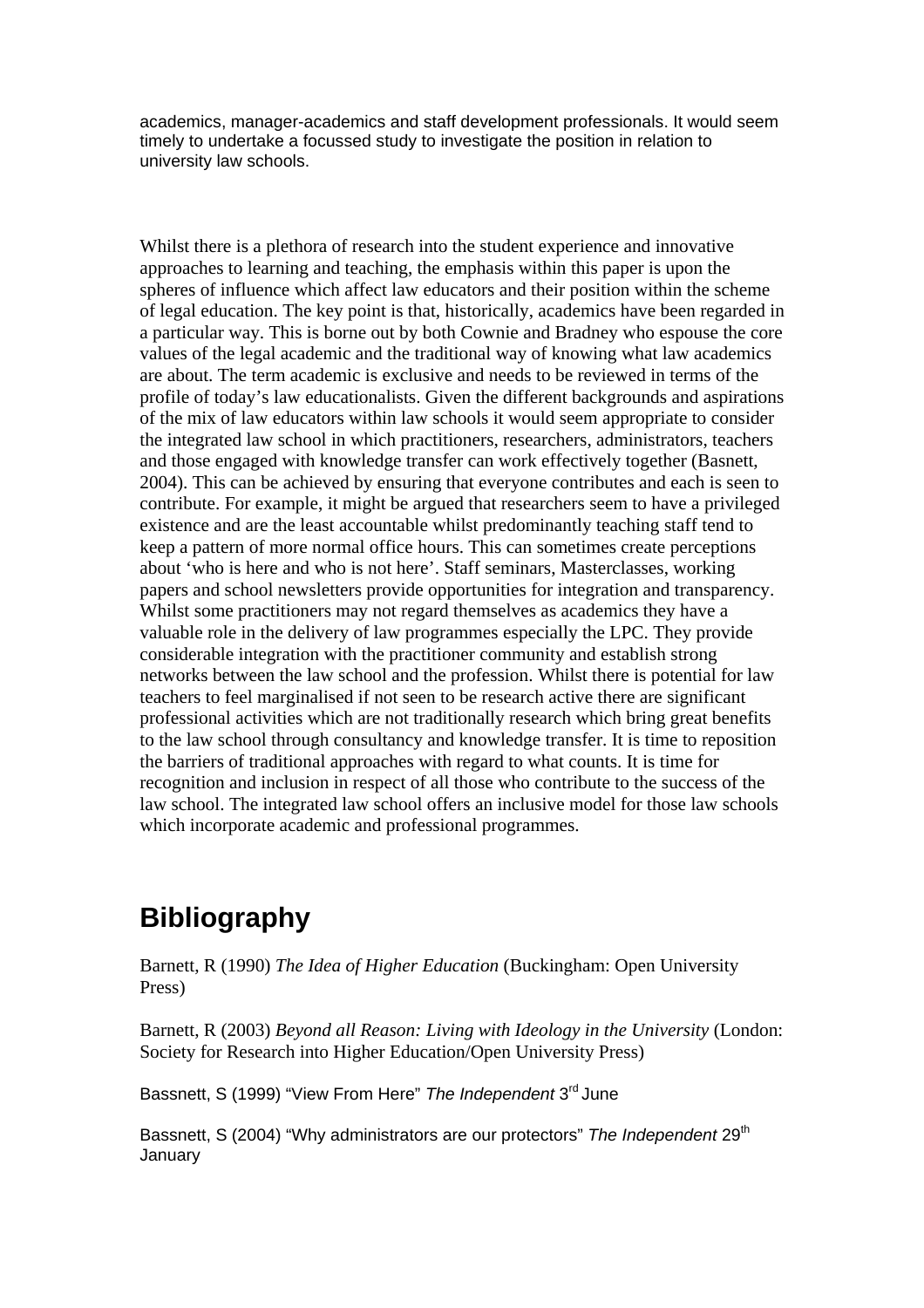Bibbings, L (2003) "The Future of Higher Education: 'Sustainable research business' and 'exploitable knowledge'" *SLSA Newsletter* No. 40

Bradney, A (2003) *Conversations, Choices and Chances* (Oxford: Hart Publishing)

Cowen, R (1996) "Performativity, post-modernity and the university" 32 *Comparative Education* 245

Cownie, F (2004) *Legal Academics Culture and Identities* (Oxford: Hart Publishing)

Deem, R et al. (2001) *New Managerialism and the Mangement of UK Universities. Report of the findings of an ESRC funded project*, award number: ROO 23 7661

Deem, R (1998) "'New Managerialism' and Higher Education: the management of performances and cultures in universities in the United Kingdom" 8 *International Studies in Sociology of Education* 47

Ferlie, E, Ashburner, L et al (1996) *The New Public Management in Action* (Oxford: Oxford University Press)

"The Future of Higher Education" (2003) Cm 5735.

Harris, P and Jones, M (1997) "A Survey of Law Schools in the United Kingdom, 1996" 31 *The Law Teacher* 38

Harris, P and Bellerby, S with Leighton, P and Hodgson, j (1993) *A Survey of Law Teaching, 1993* (London: Sweet and Maxwell)

Knight, P and Trowler, P (2000) "Department-level Cultures and the Improvement of Learning and Teaching" 25 *Studies in Higher Education* 69.

Leighton, P, Mortimer, T and Whatley, N (1995) *Today's Law Teachers* (London: Cavendish)

Lucas, C (1996) *Crisis in the Academy* (London: Macmillan)

Lyotard, J-F (1984) *The Postmodern Condition: A Report on Knowledge* (Manchester: Manchester University Press)

Mytton, E (2003) "Lived Experiences of the Law Teacher" 37 *The Law Teacher* 36

Mytton, E and Hanson, J (2002) *W(h)ither the Academic Law Teacher in The University of Crisis* (Amsterdam: Rodopi)

Pratt, J and Burgess, T (1974) *Polytechnics: A Report* (London: Pitman)

Salter, B and Tapper, T (2002) "The External Pressures on the Internal Governance of Universities" 56 *Higher Education Quarterly* 245